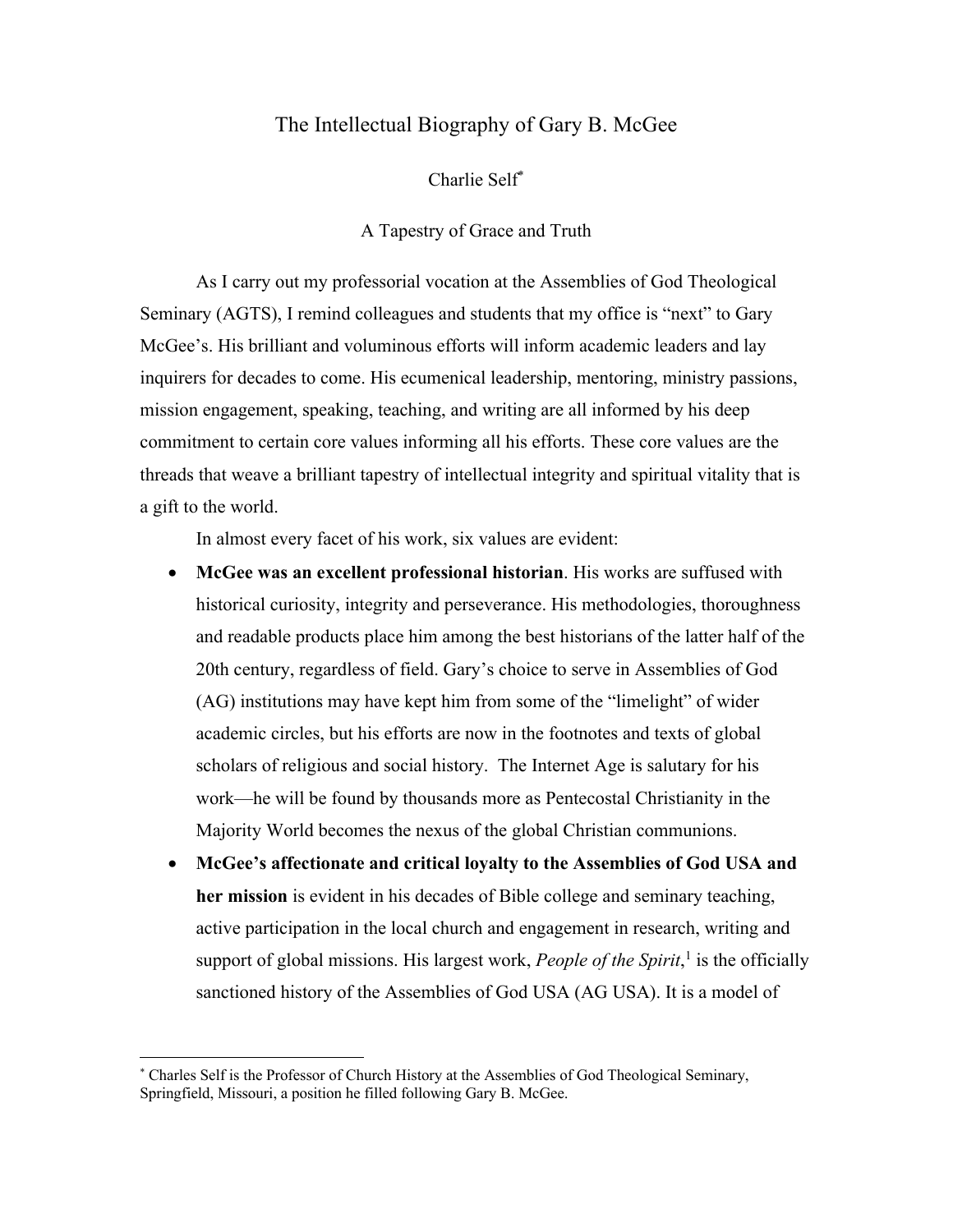appreciative inquiry, biographical genius and historical contextualization. A revised edition with new Afterword was published in 2014. The new edition retains McGee's original text and adds updated statistics and trends covering the decade from 2004 to 2014. This connection of church and academy, historical inquiry and missionary *ethos*, is an enduring paradigm for future ecclesial scholars.

- **McGee's integration of miracles and missions** permeates a large percentage of his writings. He was—and remains—the premier expert on the history of supernatural demonstration and the advance of twentieth century Christianity into new fields. His careful work screens out the spurious and highlights the importance of encounter and personal testimony, especially (but not exclusively) in the advance of Evangelical and Pentecostal missions. Practically speaking, his apologia for the supernatural in missionary history is the equivalent of Craig Keener's recent and exhaustive two volumes on the miraculous in the New Testament.<sup>2</sup>
- **McGee's mature participation in worship and reflection on Pentecostal spirituality** opened doors for apologetic speaking and writing in behalf of classical Pentecostal doctrine and practices. He managed to offer substantive arguments for initial evidence, unleashing manifestation gifts and participatory worship without ignoring potential hazards or the historical contexts in which these beliefs and practices emerged. His colleagues and students all testify to his personal participation in corporate worship in both academic chapels and his local church. He was active in expressing spiritual gifts.
- **The impact of the individual** is an important characteristic of McGee's work, without neglecting the proper disciplines of social science. His biographical interests varied, but in all cases he delighted in bringing to public attention the influence of women and men often overlooked. As a revised edition of People of the Spirit is published as part of the Assemblies of God Centennial Celebration in 2014, McGee's biographical brilliance will shine for new readers.3 His careful analysis of larger trends and trenchant contextualizing of various ministries link the profiles.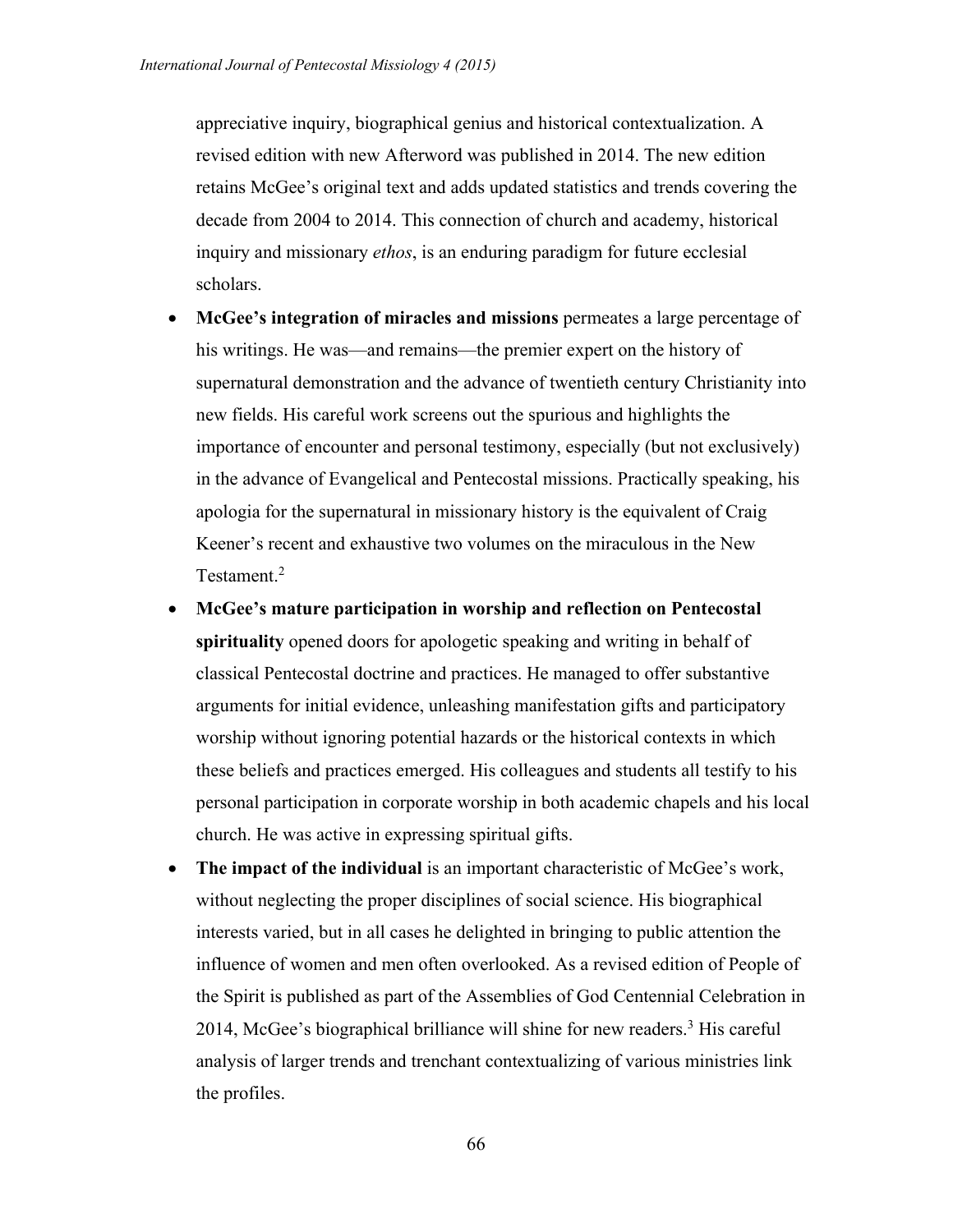• **McGee demonstrated an ecumenical and irenic spirit** as he participated in the second generation of Pentecostal dialogues with Romans Catholics and others. His teaching and writing reflect an appreciation and extensive knowledge of all streams of global Christian history and theology. He understood that Pentecostals were both an ancient and "new" part of the Christian story. The respect accorded McGee in the last two decades of his life and since his passing comes from all Christian traditions. This leadership is more than a facet or footnote. It exemplifies the transformation of Pentecostalism during Gary's lifetime. There are now hundreds of ecumenical dialogues and scores of evangelical strategic consultations with Pentecostals at the table as equal partners. Much (not all) of Pentecostal/Charismatic Christianity is no longer viewed as heterodox, marginal, or sectarian—except for a few Western rationalist holdouts.

McGee's efforts—and those of other pioneering colleagues—have made it possible for Pentecostal scholars to have a seat at various academic tables. This would have been unthinkable a generation ago for both entrenched educators and aspiring Pentecostal thinkers. Global Pentecostal/Charismatic Christianity can no longer be ignored as an enduring and pervasive phenomenon. The empirical excellence and ecumenical disposition of women and men like him are greatly responsible for this progress.

## The Contours of an Intellectual Biography

Often historians begin their careers publishing journal articles that only a few peers read. These are like academic calisthenics, preparing them for the arduous life of book writing and delivery of professional papers. Sometimes the academic trajectory is more topical, with specialization maturing into broader works. A few historians endure the envy and ire of colleagues, and blend both academic and popular efforts as resources and time allow.

McGee's output reflects a multifaceted approach from his earliest works to his final efforts.4 At all times he was contributing to the church and her mission as well as researching and unveiling new information and insights for a variety of publics.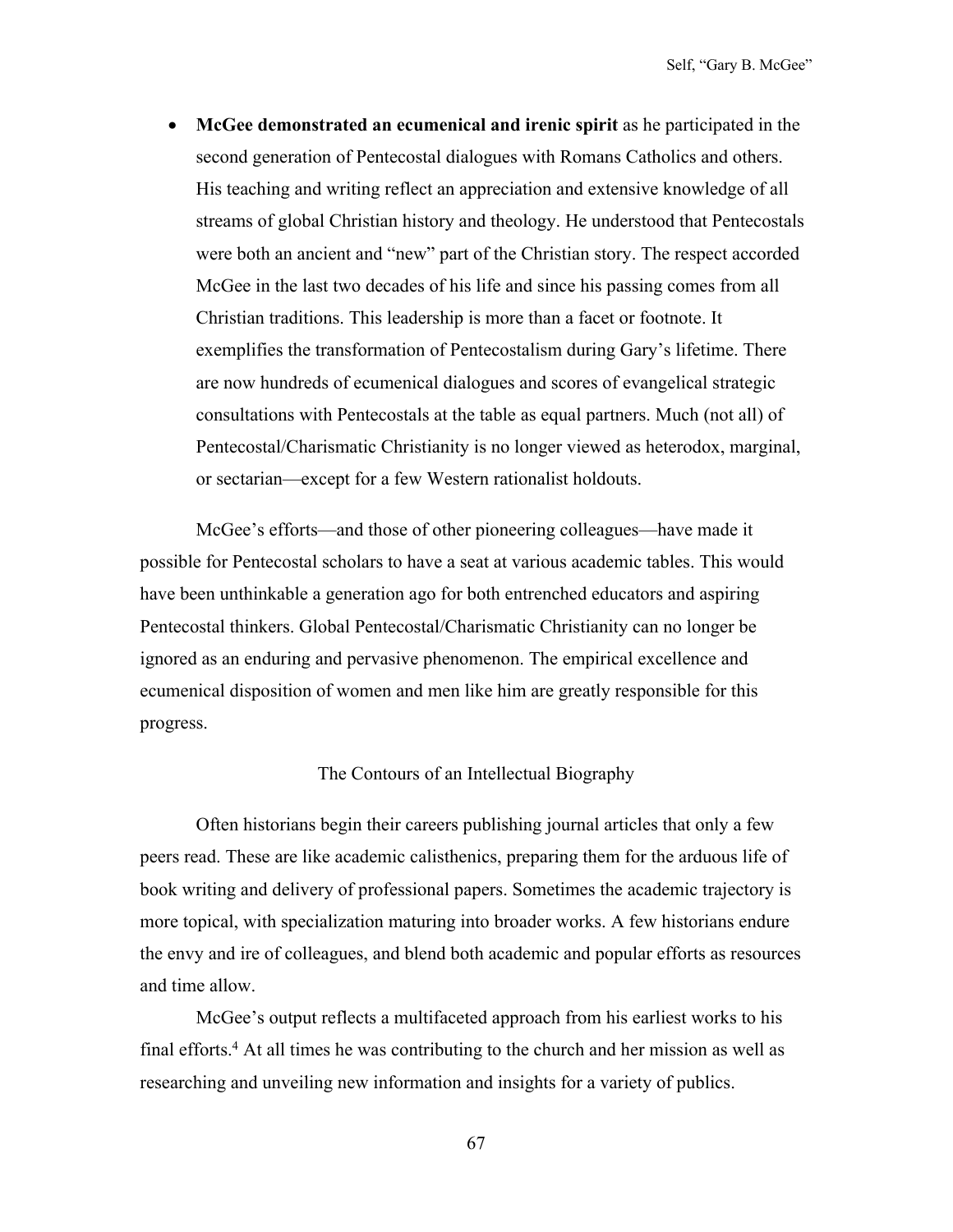The chronology of McGee's intellectual development and output reveals an expanding influence, from ministry-preparation generalist to ecclesial historian to sage expert across diverse historical topographies. Interestingly, there are no major changes in his doctrinal and missional foci. What we observe is a full flourishing of the interests that characterized his entire career. What begins as denominational and missiological narrative evolves into forays into broader exposure in comparative religion, ecumenism, global missions history and theological reflection.

### An Important Reminder

The historical and institutional contexts for McGee's contributions and development are a vital part of the story. His entire professional career was spent in three private institutions where the teaching loads were (and are) heavier than many larger locales. His graduate degrees were all earned while teaching, raising a family and participating in the life of the local and global church. Such realities make his achievements all the more remarkable. They also serve to explain why his works integrate appreciative inquiry, empirical research and enthusiastic participation in ministry.

His most creative and productive season was during his 24 years at AGTS. The graduate context and (slightly) reduced class load created the conditions for his output. His career spanned a particular sweet spot in seminary growth and influence as well as cultural and institutional approval of wider influence in academic and ecumenical activities. He was productive until just weeks before his death, in spite of years of physical trials.

#### Four Movements

McGee's intellectual biography, characterized by the aforementioned values, can be narrated in four historical movements. The first are his formative years as a professor in two Pentecostal Bible colleges from 1967–1984. He represents a generation that was able to teach ministry-minded undergraduates while still acquiring graduate education. During the 1960s and 1970s there was much suspicion toward academics in many churches. Practitioners were highly valued. The generalist responsibilities of his positions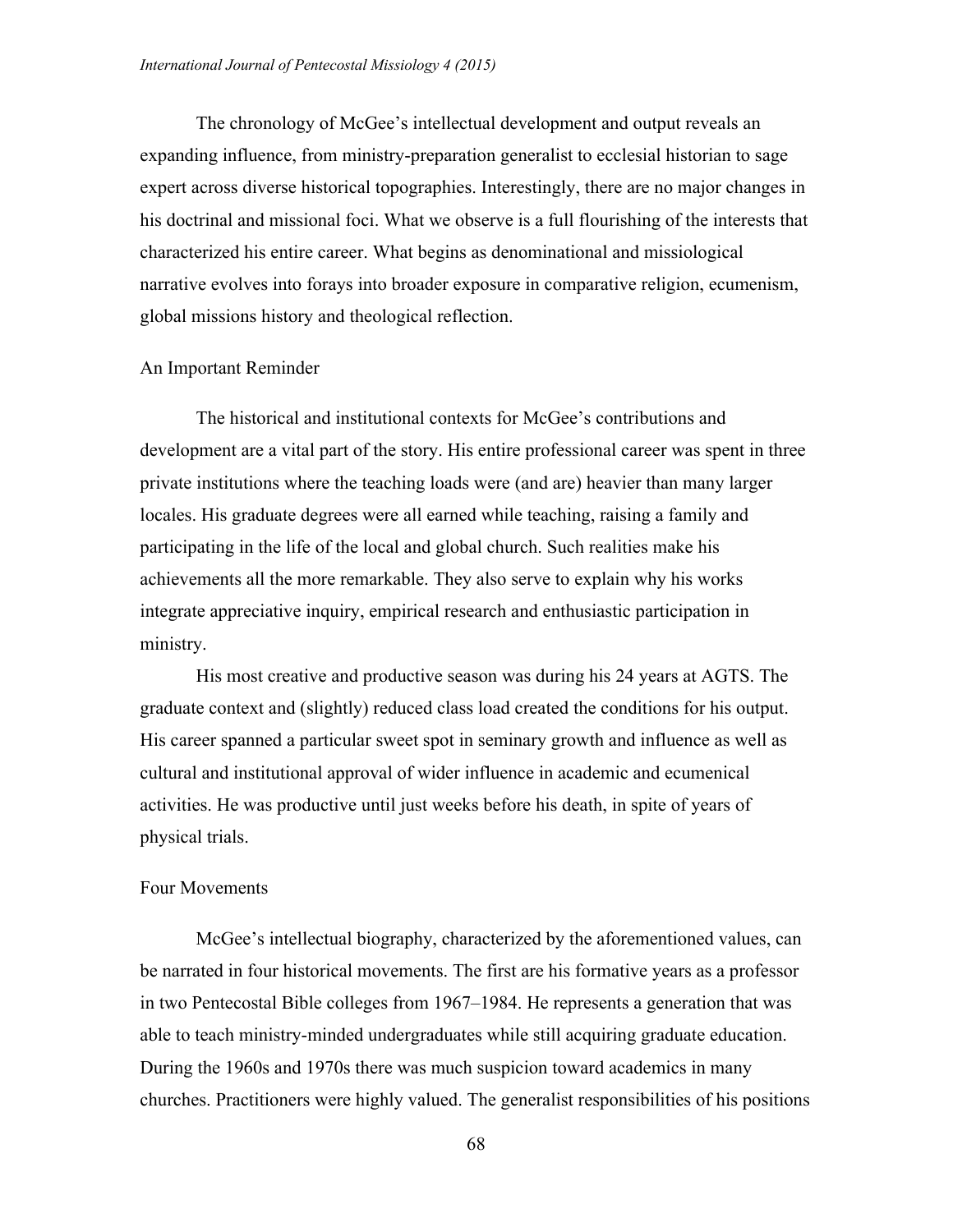were formative for his mature work. The second era would be 1984 to 1993 as McGee published his first major works and ventured into new arenas of influence. The third movement in our narrative symphony encompasses the years 1993 to 2004, with enormous publication output culminating in his influential *People of the Spirit*, a biographical history of the Assemblies of God USA. 2004 to 2008 are the bookends of the final movement as he continues new research and writing, receives numerous accolades for his work and leaves our world too soon. His brief and fruitful life took place during the most significant eras of change in Pentecostal higher education and in the broadening of the vision of the Assemblies of God USA.

#### The Formative Years: 1967-1984

McGee's work at Open Bible College, Des Moines, Iowa (1967-1970), and Central Bible College, Springfield, Missouri (1970-1984), was arduous and sacrificial, with huge course loads and modest compensation. His story is not unique, but the way he later integrates his first seventeen years into his work is instructive for Christian discipleship and intellectual maturity. His pastoral concern for students, passionate spirituality and deep commitment to the local church were a vital part of his popularity and personal formation.

His graduate studies and early teaching assignments compelled reading in breadth and depth on a great variety of subjects directly and indirectly informing his later work. As McGee taught Bible, Greek, theology, history and other subjects to prospective ministers, he learned to integrate multiple fields of study. Each degree opened new opportunities and the first graduate degree paved the way to teach at Central Bible College, a historic nexus for missionary and pastoral preparation in the AG USA.

During these formative years, the breadth of vision, academic discipline, research foci, missionary passion and spirituality were developed and expressed to generations of developing Pentecostal leaders. Like all Pentecostal intellectuals (for some that is still an oxymoron), McGee has to contend with the hermeneutic of suspicion that attended all academic endeavors beyond minimal biblical and practical training.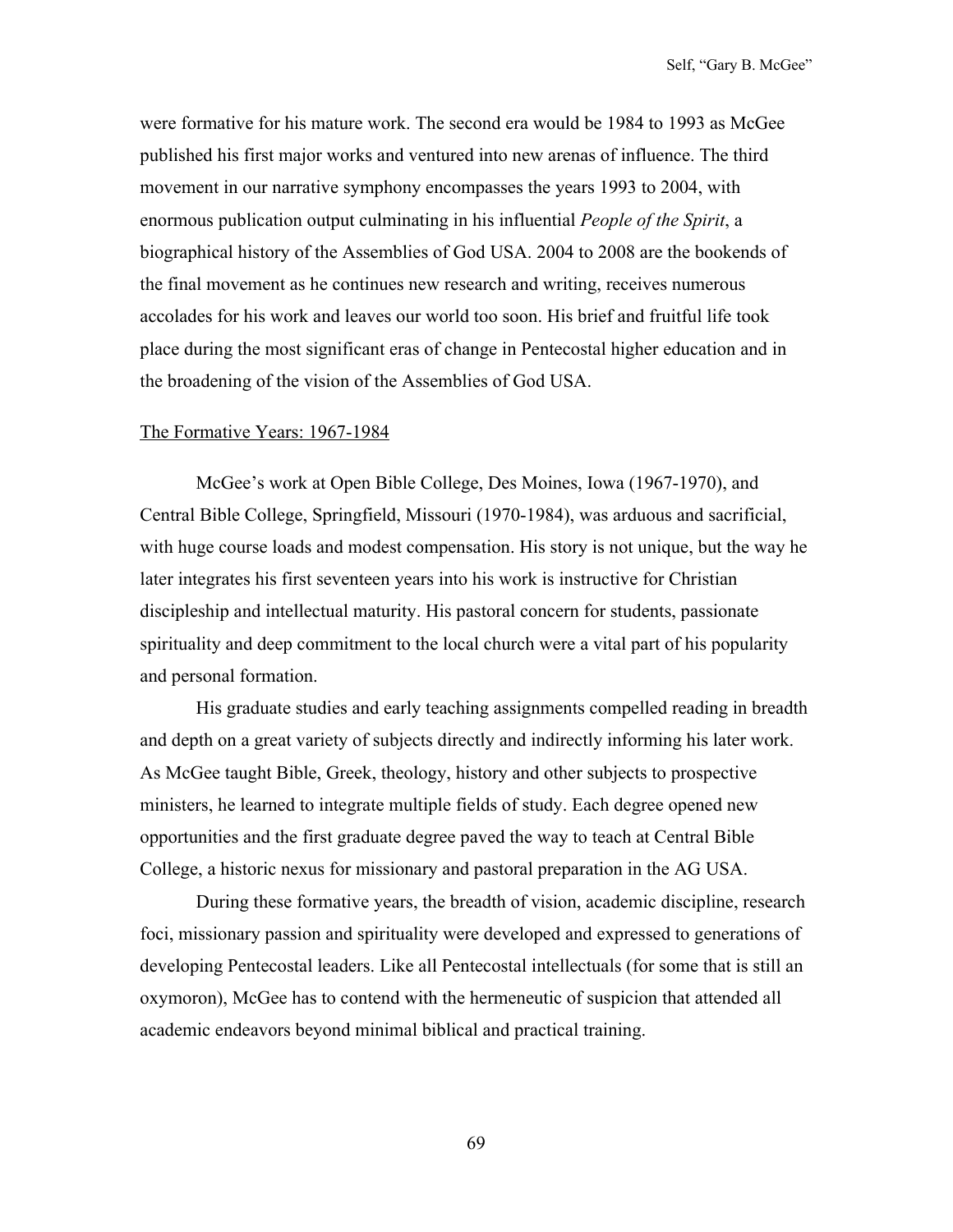#### Serving the Church and the Academy: 1984-1993

McGee's seminal two volumes, *This Gospel Shall Be Preached: A History and Theology of Assemblies of God Foreign Missions to 1959* (volume 1 in 1986) and *since 1959* (volume 2 covers material through the mid-1980s and was published in 1989) were an unprecedented blend of compelling narrative, sound scholarship, celebratory testimony and honest evaluation of the defining *raison d'etre* for the formation of the Assemblies of God USA. $<sup>5</sup>$  The two volumes represent the turning point in leadership</sup> under J. Philip Hogan. The 70 years covered by these books are accurately and affectionately recounted, with careful analysis and critical evaluation. The fact that these works are (still) published by the denomination speaks of the maturation of the AG USA over these decades as she becomes more refined and self-reflective.

McGee's co-editing of and extensive contributions to the *Dictionary of Pentecostal and Charismatic Movements* (1988)6 is another groundbreaking moment as scholars from a variety of Classic Pentecostal and Charismatic traditions collaborate and offer a wealth of insight on a growing global phenomenon. McGee contributed biographical articles, an important narrative on the Pentecostal revivals in India that preceded Azusa Street, and his thorough take on initial evidence (speaking with other tongues as the initial physical evident of Spirit baptism).

McGee brought the Pentecostal revival of the Ramabai Mukti Mission of 1904- 1905 to the attention of larger ecclesial and academic audiences. In doing so, he elucidates the polycentric and polyvalent nature of global Pentecostal Christianity. The Azusa Street Revival of 1906-1909 was the critical nexus, but not the exclusive origin of the Pentecostal phenomenon. From a historiographical perspective, McGee represents a middle ground between the Azusa focus of Cecil M. "Mel" Robeck<sup>7</sup> and the broader perspectives of historians such as Edith Blumhofer and Vincent Synan.8

As editor of *Initial Evidence: Historical and Biblical Perspectives on the Pentecostal Doctrine of Spirit Baptism*, <sup>9</sup> McGee brought this doctrinal and practical distinctive into focus in service of both his denomination and the broader Pentecostal Movement. While McGee's support of this Pentecostal distinctive did not alienate him from other Evangelical and Charismatic groups, it did go a long way in establishing a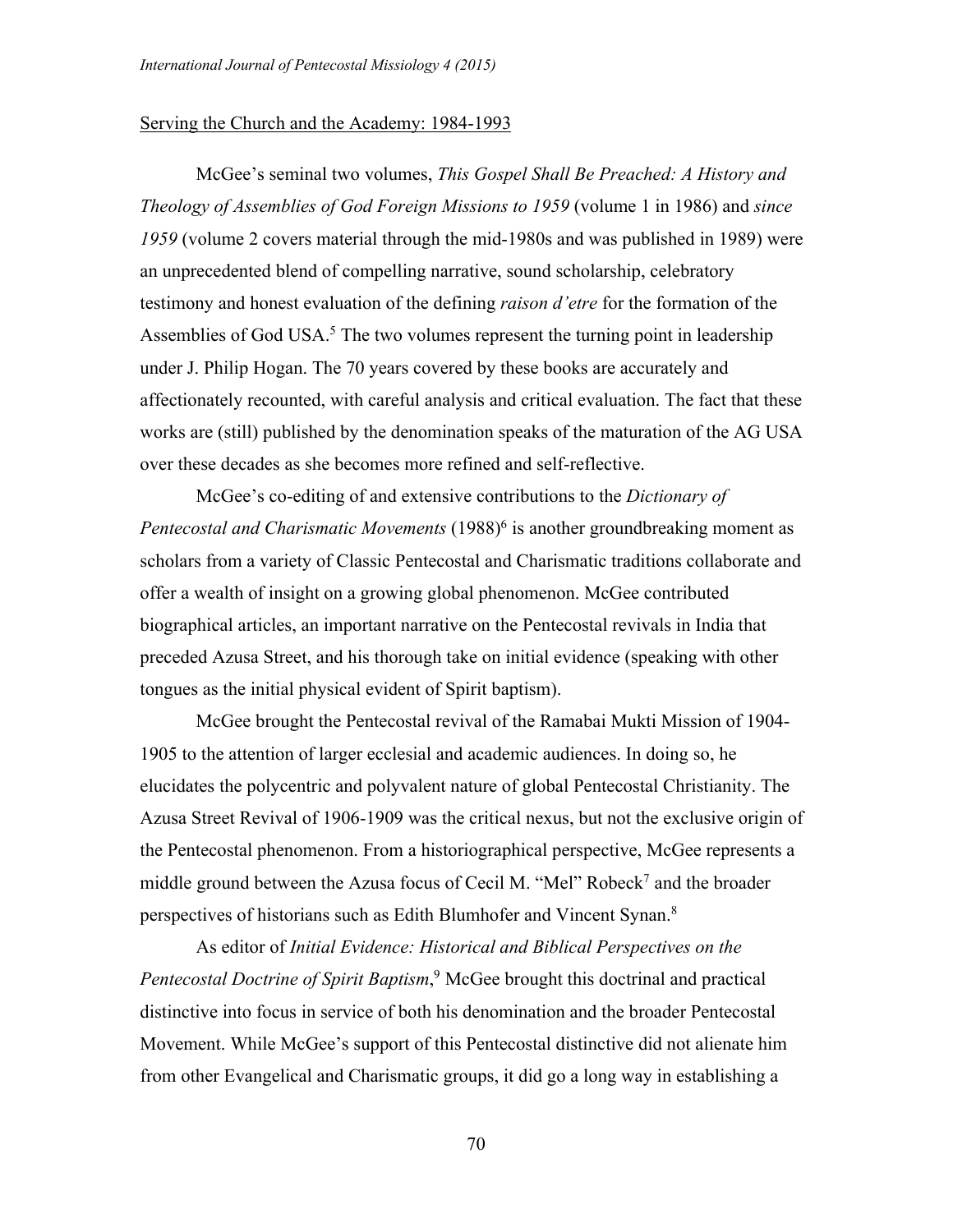Self, "Gary B. McGee"

biblical and historical legitimacy to doctrine and praxis of the twentieth century movements.

The issues covered in McGee's works on initial evidence remain points of concern among twenty-first century Pentecostals. Some thinkers are deeply concerned that we have entered a stage where many AG leaders are *de facto* "post-Pentecostal Pentecostals<sup>"10</sup>—maintaining a lukewarm belief in Pentecostal theology and praxis and relational-traditional identity while identifying more with broader Evangelical networks.

McGee was welcomed into broader circles of academic influence as a member of the international advisory board of the *Biographical Dictionary of Christian Missions*. 11 In addition to advising and editing, McGee wrote 29 articles on Pentecostal and Charismatic leaders, ranging from early pioneers such as Minnie Abrams and John G. Lake to Mark Buntain and Christ for the Nations founders Gordon and Freda Lindsay. These articles do not avoid controversy yet they portray each person with understanding—both of the historical context and the unique features of her or his persona and mission.

In 1991, McGee contributed a historical assessment of Pentecostal strategies in global missions to an important work, *Called and Empowered: Global Mission in Pentecostal Perspective*. <sup>12</sup> His chapter, "Pentecostal and Charismatic Missions" in the book *Toward the 21st Century in Christian Mission*<sup>13</sup> is another contribution to a broader constituency of Evangelical and Pentecostal thinkers. Both of these works place Pentecostal missions in broader historical context and provide new information and insights.

During this season McGee found time to speak to European leaders of the Roman Catholic-Pentecostal dialogue about "Apostolic Power for End-time Evangelism"(1990). Here we see undiminished fervor for the urgency of global evangelization in light of the imminent Return of Christ and biblical and restoration theological reflection on the continuing apostolic function.

This special decade ends in 1993 with an article on the Assemblies of God ideal of worship in the third volume of Robert Webber's, Complete Library of Christian Worship.<sup>14</sup> Once again, McGee is the embodiment of passionate and thoughtful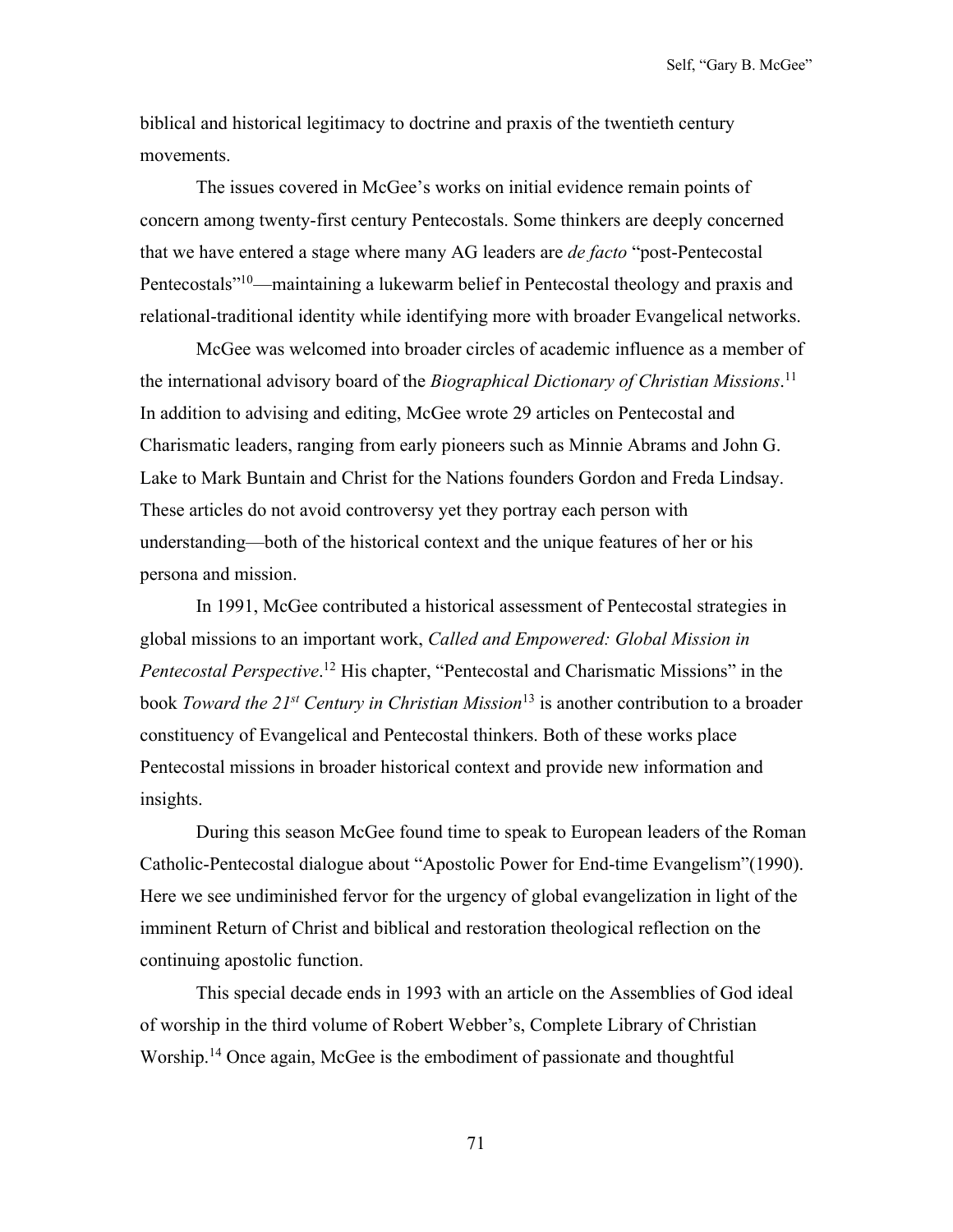Pentecostal spirituality, emphasizing congregational participation and the full and orderly release of all manifestation gifts.

By 1993 McGee is at the height of his intellectual powers and preparing for an even more productive decade. By this date, Pentecostal scholars are no longer an anomaly. A historical perspective is a great connector across denominations and disciplines. (One of the reasons this author chose history as his academic focus was its capacity and the necessity of integrating biblical, philosophical, psychological, social science and theological fields.)

One of the reasons for this respect was the exponential growth of non-Western, indigenous global Pentecostalism. Yes, the seeds were planted and watered by many Western missions agencies; however, the phenomenal changes of the 1970s to 2000s are the result of empowering movements from the grassroots. Secular scholars begrudgingly (Martin, Stoll)<sup>15</sup> or sympathetically  $(Cox)^{16}$  admitted that this Christian stream was not a byproduct of neocolonialism.

### Impacting the World: 1993-2004

McGee's output during this decade is astonishing, considering his many other commitments. The testimonies of AGTS graduates and colleagues are compelling evidence of his profound impact as a mentor and teacher. It is impossible to list all the publications in this brief space. Some representative works indicative of his continuing growth and influence will be selected.

During these years McGee was a leading ecumenist, representing Pentecostals in local and global dialogues with Roman Catholics and Eastern Orthodox Christians as well as interacting with Evangelical leaders in a variety of academic and ecclesial settings. He encouraged his students to experience other Christian liturgies and remember that global Christianity has many streams of doxological and missiological expression.

McGee wrote three very different books during this season, reflecting academic, ecclesial, and personal experiences and interests. This decade begins with a very different kind of work: *How Sweet the Sound: God's Grace for Suffering Christians*. <sup>17</sup> This sensitive work reveals intellectual and personal wrestling with suffering while retaining a robust belief in God's healing and delivering power. McGee experienced personal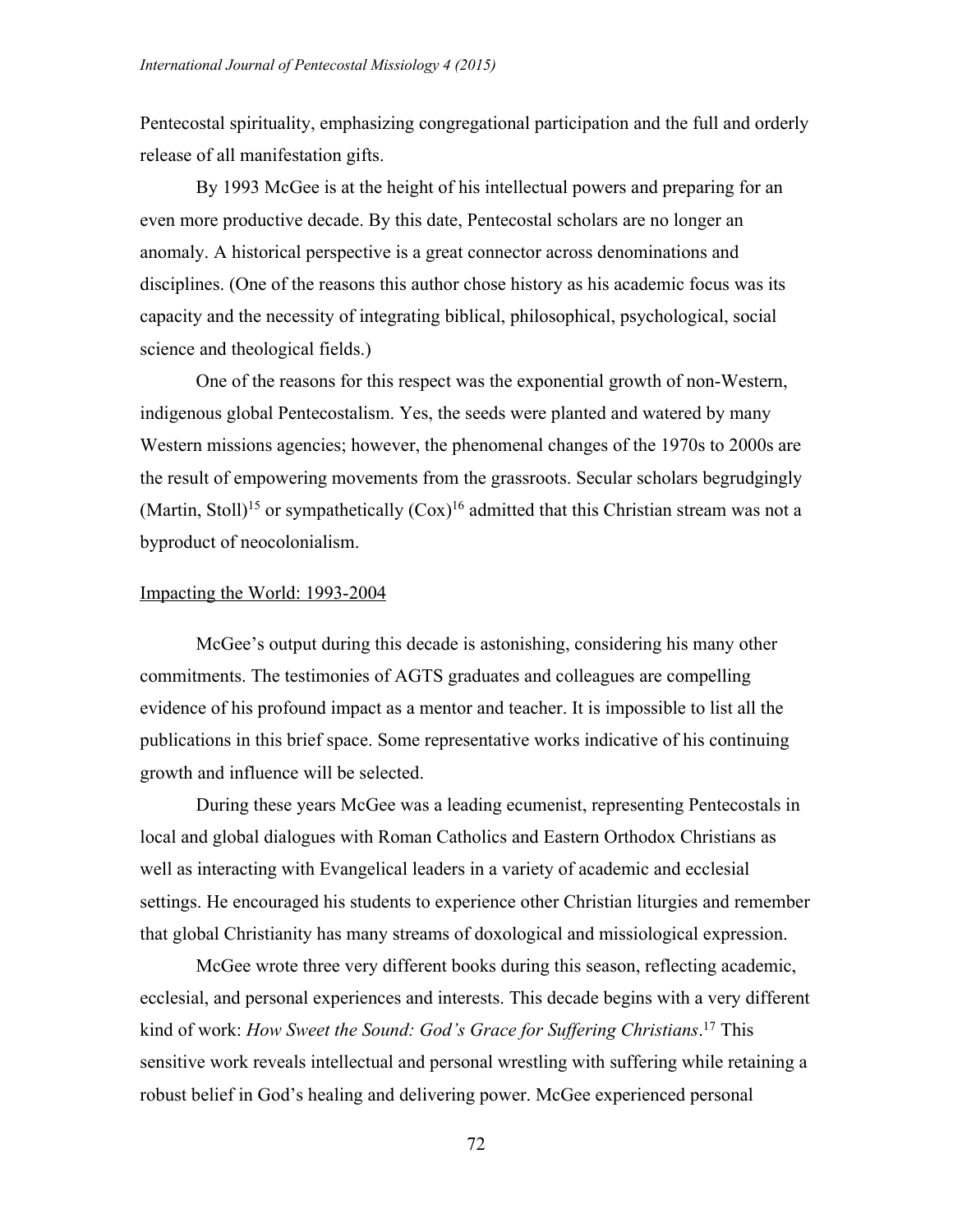physical challenges from the mid-90s to the end if his life in 2008. He rarely complained, prayed fervently and listened to sound medical advice. All of this while researching and writing on the importance of healing in the missionary advance of the gospel!

A "Selah" is in order here as issues of faith, healing, answered prayer and undeserved suffering are confronted. McGee's theology is humble and mature, navigating skillfully between the Charybdis of fatalism and the Scylla of formulaic hyper-faith. His years of personal and communal worship, deep prayer and reflection, and extensive research all culminate in these very helpful reflections that serve all Christians well and help the world see Pentecostals in a positive light.

In 2004, he was the coauthor with A. Scott Moreau and Gary B. Corwin of the text, *Introducing World Missions: A Biblical, Historical and Practical Survey*. <sup>18</sup> This venture was validation of the impact of global Pentecostalism and McGee's outstanding scholarship.

2004 also saw the publication of his magnum opus, *People of the Spirit*. This history of the AG USA with a focus on key individuals is a model of critical loyalty and comprehensive scholarship. Concerning the impact of the Azusa Street Revival of 1906- 1909 led by William J. Seymour, McGee is a mediating historical voice between the Azusa-centric work of Robeck and the polycentric perspective of Blumhofer. McGee's work on India and other global revivals balances an American-centric narrative while retaining the importance of Azusa of the formation of the AG USA.

The book, *People of the Spirit,* is an exemplary work that will shape denominational and movement-centric works for decades to come. The Enlightenment gulf between academy and church illustrated by the new religion department at the University of Berlin in 1810 and schisms of every Protestant denomination from the 1880s to the 1930s continue to fuel mutual suspicions. McGee offers an important paradigm for twenty-first century integration.

This decade brings McGee's historical and strategic expertise into focus with his contributions to several anthologies of Evangelicals, Pentecostals and missionary leaders. His contributions include entries in academic and ecumenical works as well and comparative religion. His efforts are included in *The Encyclopedia of Protestantism*, 19 and *Religions of the World: A Comprehensive Encyclopedia of Beliefs and Practices*. 20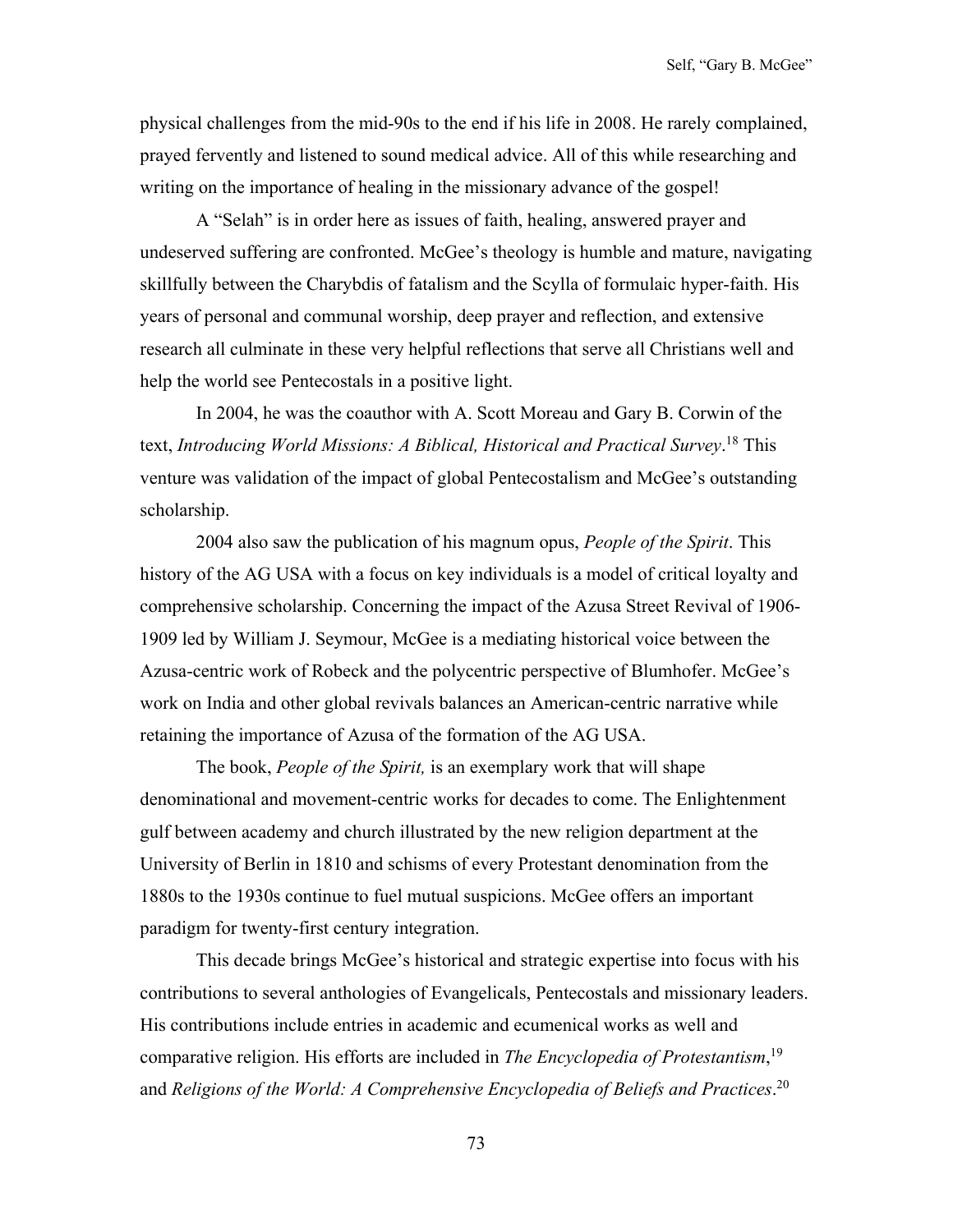McGee is the global expert on the Assemblies of God, denominational missions, miracles and Pentecostal movements.

Beyond these contributions, McGee's literary production was extensive. Eight book chapters are part of his fruitful output as well, with wide-ranging topics including AG identity, apostolic ministry, evolving missionary strategies and other topics germane to the growth of the global Christian family. Twenty-nine articles grace this era as well. These range from ministerial encouragement in AG USA publications to academic work on miracles, tongues and missions in the early  $20<sup>th</sup>$  century.<sup>21</sup>

Colleagues of McGee were (and still are) impressed with his love of research and wide range of interest. Such diversity cohered because of his values.

#### The Homestretch: Still Learning and Contributing, 2004-2008 (and beyond)

McGee's final years display works focused on miracles and missions, mature understanding the Pentecostal praxis and theology and continued research and writing on apostolic function and key leaders in global Pentecostalism. As always, he contributes to ecclesial resources for laity and ministers as well as academic journals and other publications.

The posthumous 2010 Orbis publication of *Miracles, Missions and American Pentecostalism* (with the fine editing efforts of Warren and Annette Newberry)<sup>22</sup> is another groundbreaking contribution to missionary and missiological literature, reaching a wider audience of missions thinkers.

His contributions to anthologies published by Evangelical and academic agencies continue to focus on apostolic function, miraculous signs in missions and the commonalities and differences between Evangelicals and Pentecostals. His articles on "Miracles" in *The Routledge Encyclopedia of Missions and Missionaries*<sup>23</sup> and on "William J. Seymour" in the *Cambridge Dictionary of Christianity*<sup>24</sup> further cemented both McGee's professional standing and the coming-of-age of Pentecostal scholarship.

During 2006-2007, this author enjoyed a few personal conversations with Gary and came away deeply moved by his humility, humor and hope. To his last day he was learning and writing, reflecting and refining his thoughts and words. During these final years, the biblical/personal values and vocational vision infused his work, especially his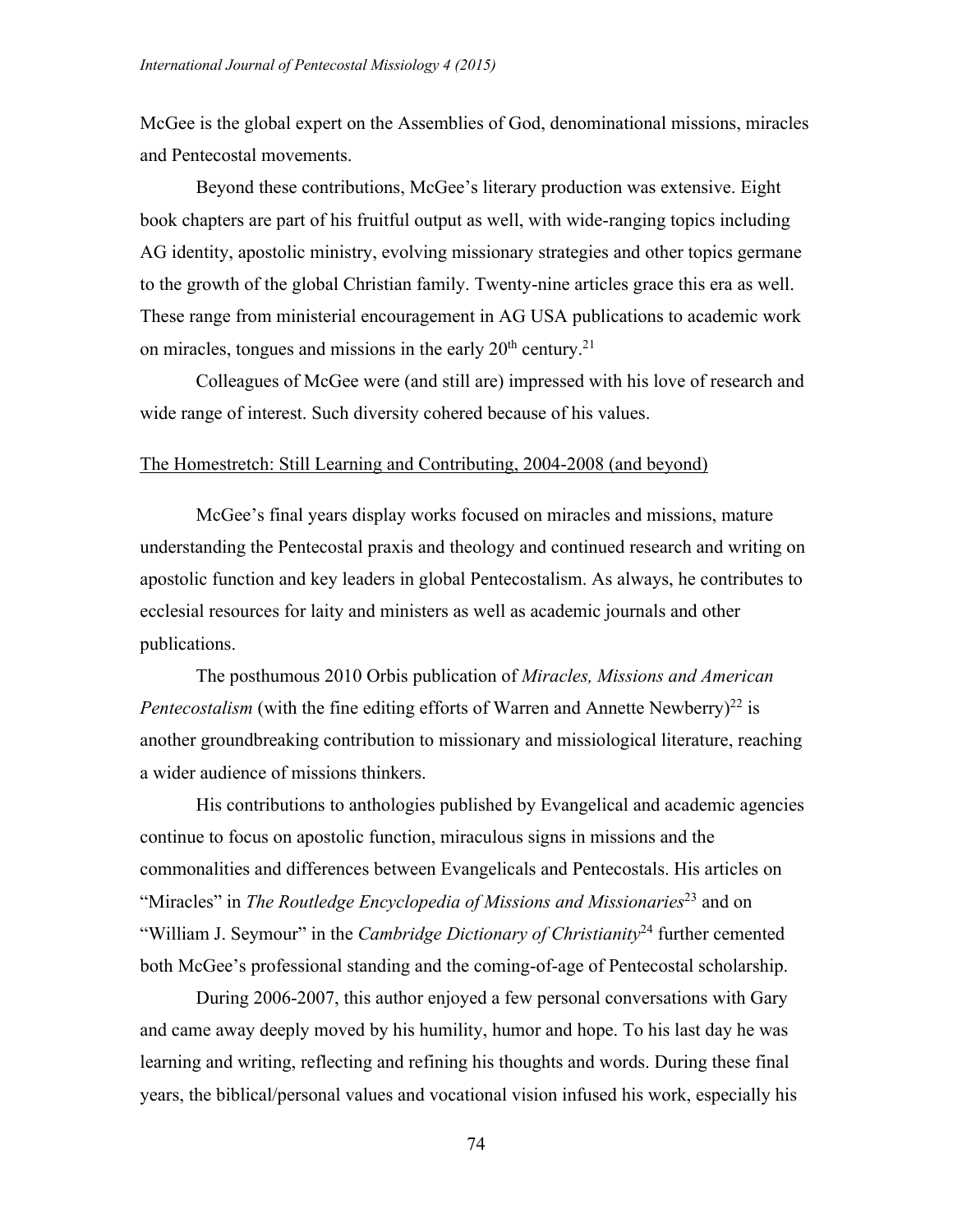passion for historically verified testimonies of miracles on the frontier of missions and clarity about legitimate apostolic ministry. Truly, he was a man who never stopped learning and never lost the wonder of the glory and goodness of God.

The issues surrounding apostolic function/office continue to enliven debates among global Christians. Once again McGee steers clear of extremes.

#### Concluding Reflections

Reflecting on his lifetime of work and legacy for future historians and Pentecostal leaders, there are a few insights from McGee's work that deserve attention:

- **We are never done learning and never allowed to rest on our résumés**. McGee's continued creativity until his passing is a lesson for all serious scholars. New evidence and new insight await the "treasure hunter"<sup>25</sup> willing to mine the riches and sift through the refuse. The Internet only amplifies the need for critical thinking, interdisciplinary knowledge and biblically informed thinking.
- **We can receive wisdom from the past without trying to reify unneeded cultural mores or traditions**. McGee was adept at unearthing the timeless patterns of mission and principles of discipleship while contextualizing certain timely expressions, ideas and structure. For example, one must admire William Seymour, even if his administrative skills were lacking. During a contentious debate over initial evidence, McGee commented that the AG USA Statement of Fundamental Truths as penned and revised are historical documents passionately for initial evidence and all the doctrines of Assemblies of God; McGee never lost sight of biblical foundations and ecumenical diversity that must inform every movement.
- **We can recognize that some of the expressions of our own beliefs and practices, while rooted in enduring biblical principles, are products of our times and place**. McGee understood that Pentecostal practices are diverse according to a variety of cultural, economic, geographical and historical factors. He was able to embrace the paradox at the heart of the last century: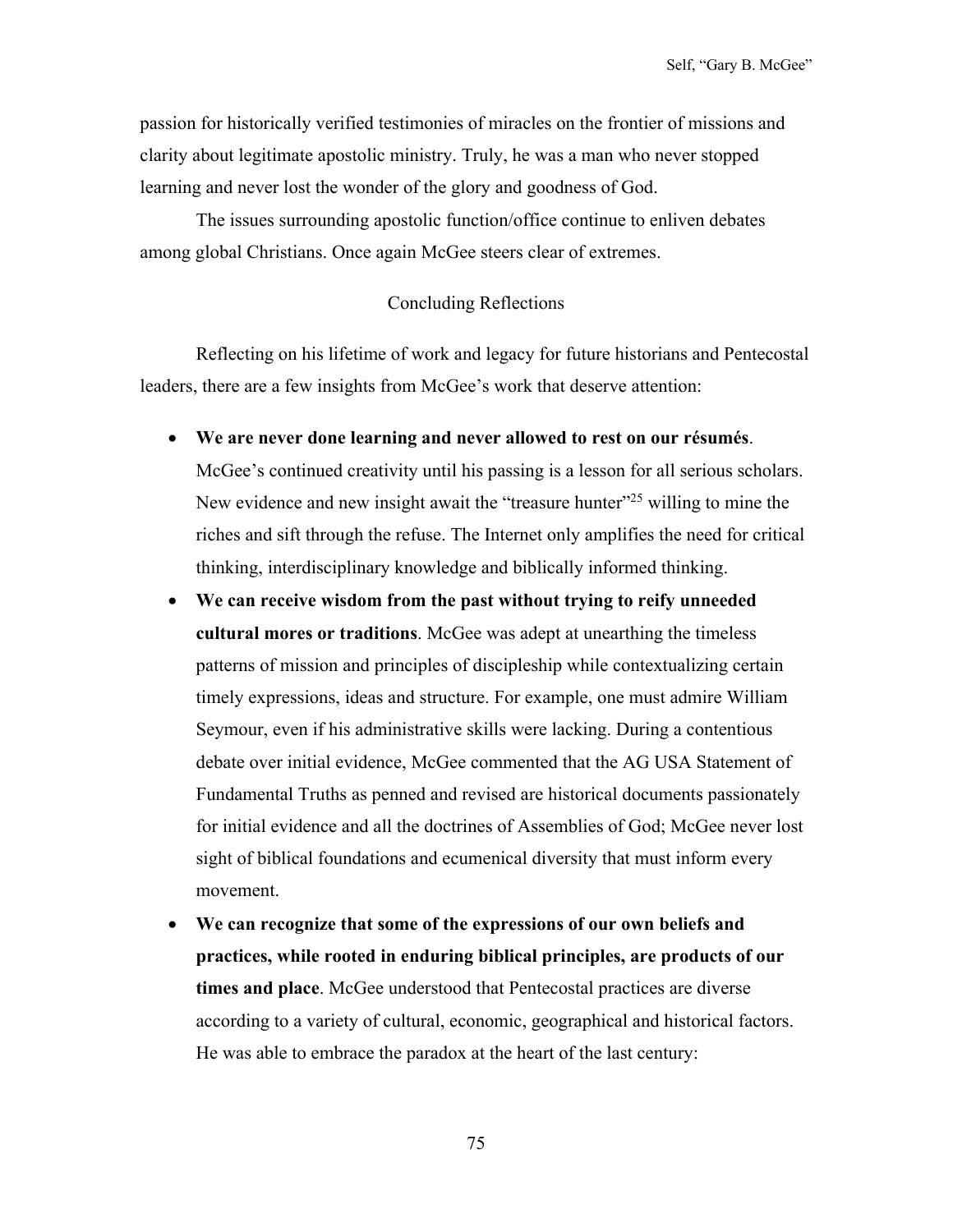Pentecostalism is a "young" global phenomenon while at the same borrowing beliefs and practices from all Christian communions.

- **For the Christian educator, the academic task must never be divorced from the Church's mission**. Honest empirical research and searing analysis of historical reality ultimately serve the Church and all her agencies better than sanitized narratives and uncritical hagiography. Increased knowledge does not automatically decrease spiritual passion, and exposure to diverse ideas actually strengthens core convictions.
- **Intellectual growth requires childlike curiosity, mature research methods and interdisciplinary thinking and dialogue**. McGee was a church historian, but his work reflects the ability to interact with all epistemic domains. A robust faith unleashed should have a fearlessness in pursuit of the truth, knowing that no new facts will threaten the truth of Christ and the veracity of the Spirit's work in the proclamation of the gospel.

In many ways, McGee was a Pentecostal Erasmus: a man of even temper, ecclesial loyalty, critical mind and manifold intellectual interests—all in service to Christ. The intellectual journey from generalist equipper of mission-minded ministers to worldclass historian and ecumenist reflects the sentiments of Oswald Chambers who told Christ-followers to allow Christ to grow so large within that his life would pour out through them to a needy world.<sup>26</sup>

The foundations for McGee's flourishing were established early in life, with a solid testimony of grace, fervent worship and witness in and through the church, and a love of learning. His intellectual biography is the full expression of this manifold life of Jesus Christ.

McGee also seized the moment offered to him and walked through every open door into ever-broader places of influence. The 1970s to early 2000s will be seen as a pivotal time for Pentecostal academic development and integration with the academy. Current and successive generations of scholars will have easier and harder pathways ahead. Easier because an "educated Pentecostal" is no longer a rarity. Harder because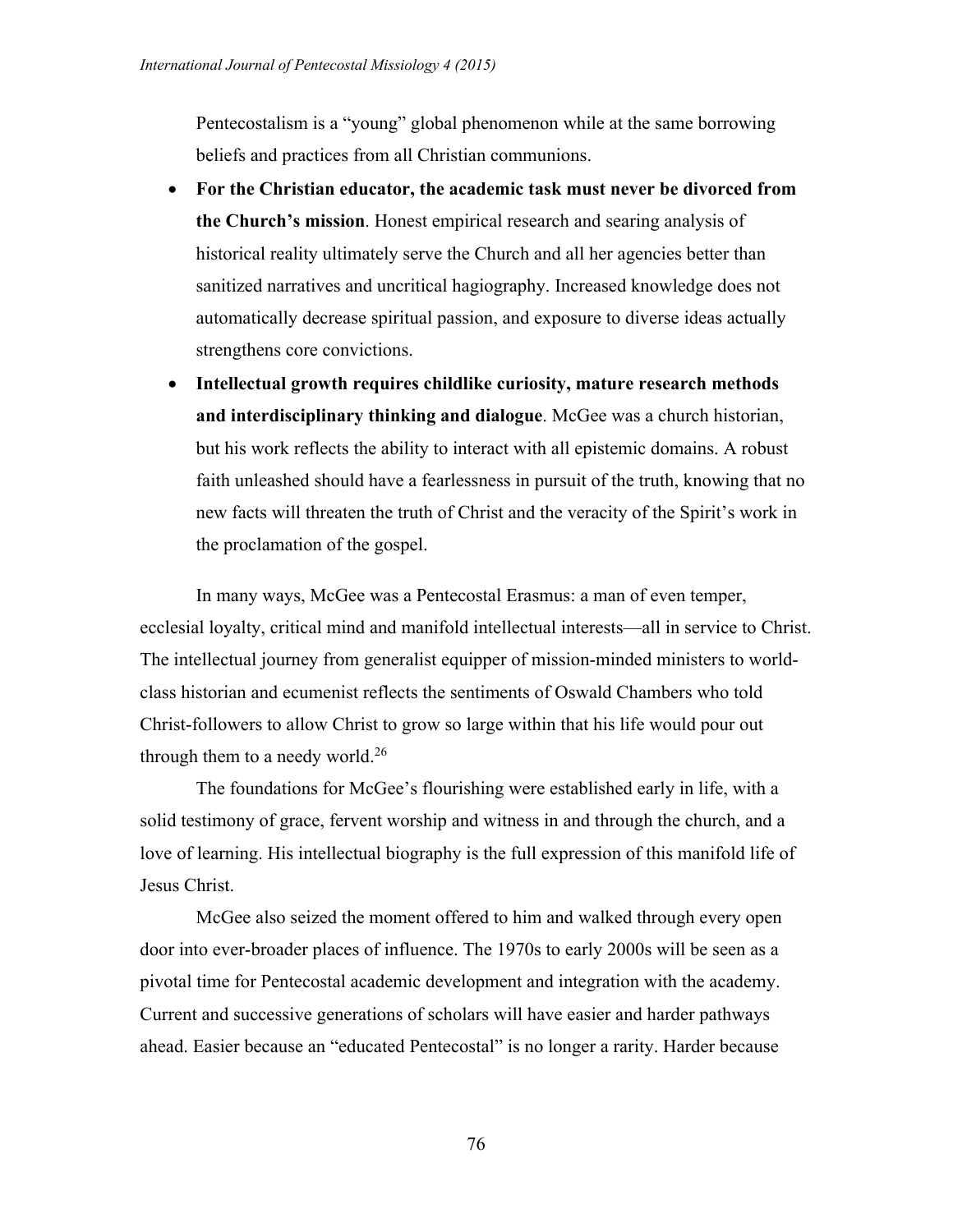opportunities for teaching in institutions now demand terminal degrees in the specific disciplines and there is a surfeit of academics looking for positions.

McGee's intellectual impact will endure because of the integrity of his research and the quality of his writing. In the coming years, his name will appear in many articles, reference works and as a mentor to new generations of historians. By the grace of God, McGee's peers and successors can emulate his devotion to Christ, deep love for students and dedication to his craft.

<sup>2</sup> Craig Keener, *Miracles: The Credibility of the New Testament Accounts*, 2 vols. (Grand Rapids, MI: Baker Academic, 2011).

<sup>3</sup> Gary B. McGee, *People of the Spirit: The Assemblies of God*, Foreword by George O. Wood, Afterword by Charles Self, Rev. ed. (Springfield, MO: Gospel Publishing House, 2014).

<sup>4</sup> A summary of his works can be seen at https://www.agts.edu/faculty/mcgee.html. Also note a volume in his honor is forthcoming that will have both a basic biography and bibliography beyond the website, Stanley M. Burgess and Paul W. Lewis, *A Light to the Nations* (Eugene, OR: Pickwick Publishers, forthcoming).

<sup>5</sup> Gary B. McGee, *This Gospel Shall Be Preached: A History and Theology of Assemblies of God Foreign Missions to 1959* (Springfield, MO: Gospel Publishing House, 1986), and Gary B. McGee, *This Gospel Shall Be Preached: A History and Theology of Assemblies of God Foreign Missions Since 1959*—*Volume 2* (Springfield, MO: Gospel Publishing House, 1989).

<sup>6</sup> Stanley M. Burgess and Gary B. McGee, eds. *Dictionary of Pentecostal and Charismatic Movements* (Grand Rapids, MI: Zondervan, 1988).

<sup>7</sup> Cecil M. Robeck, Jr., *The Azusa Street Mission and Revival* (Nashville: Thomas Nelson, 2006).

<sup>8</sup> Edith W. Blumhofer, "Restoration and Revival," in *Modern Christian Revivals*, edited by Edith W. Blumhofer and Randall Balmer, 145-160. (University of Illinois Press, 1993); and Vincent J. Synan, The *Century of the Spirit: 100 Years of Pentecostal and Charismatic Renewal, 1901-2001*. Nashville: Thomas Nelson 2012.

<sup>9</sup> Gary B. McGee, ed., *Initial Evidence: Historical and Biblical Perspectives on the Pentecostal Doctrine of Spirit Baptism* (Peabody, MA: Hendrickson, 1991).

<sup>10</sup> I picked up this term from my friend and colleague, Earl Creps.

<sup>11</sup> Gerald H. Anderson, *Biographical Dictionary of Christian Missions*, Paperback ed. (Grand Rapids, MI: Eerdmans, 1999).

<sup>12</sup> Gary B. McGee, "Pentecostal Strategies for Global Mission: A Historical Assessment." In *Called & Empowered: Global Mission in Pentecostal Perspective*, ed. Murray W. Dempster, Byron Klaus and Douglas Petersen (Peabody, Mass.: Hendrickson Publishers, 1991), 203-224.

<sup>1</sup> Gary B. McGee, *People of the Spirit: The Assemblies of God* (Springfield, MO: Gospel Publishing House, 2012).